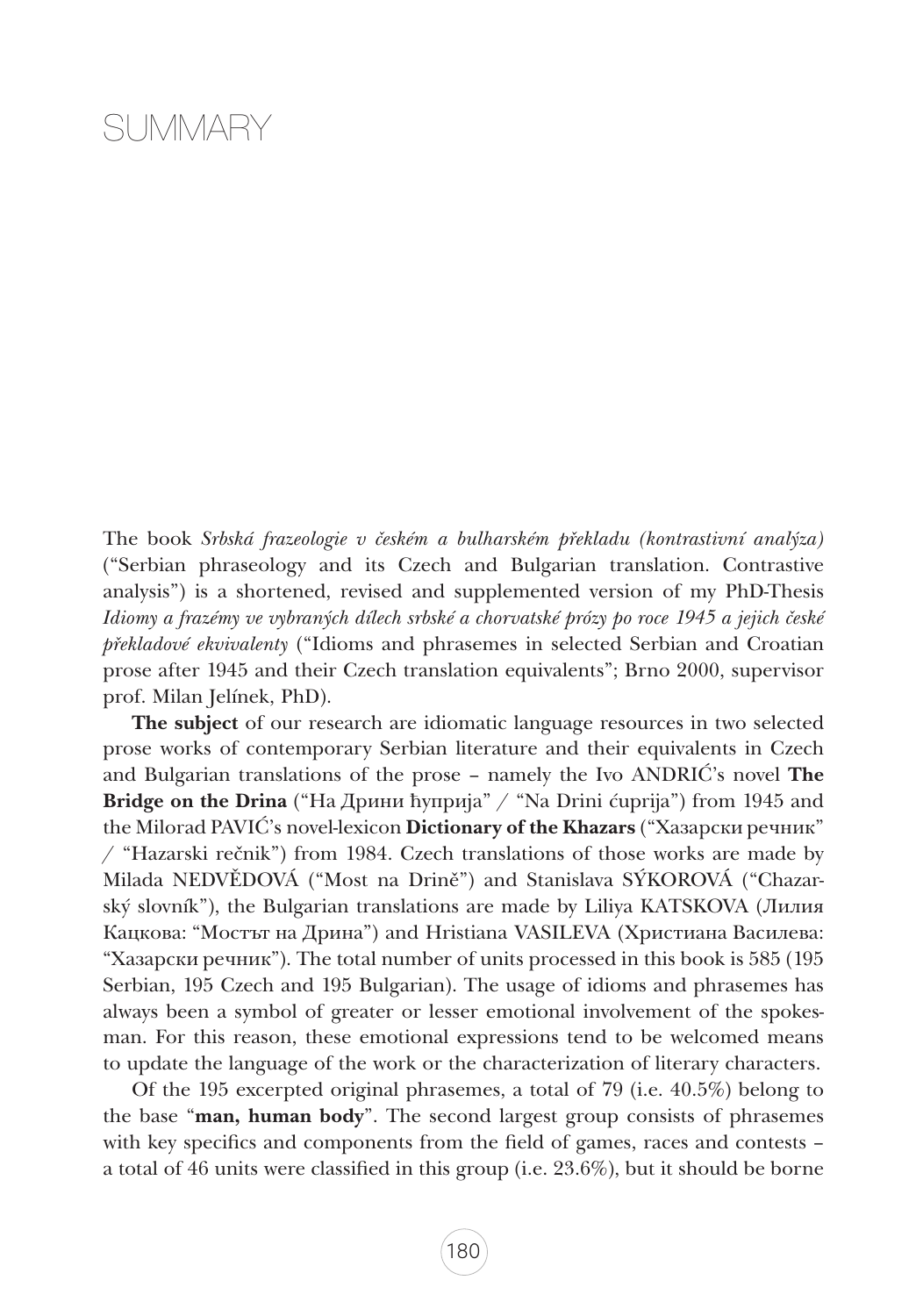in mind that this is a group with a larger amount of weakly occupied bases, from which the largest group is "various objects and things" (13, i.e. 6.7%). The third largest group is made up of 24 units (i.e. 12.3%) – another heterogeneous area of other phrasemes with key abstract components, in which the base "time, parts of the daily/seasons etc." plays a role with 14 units (i.e. 7.2%). The second largest homogeneous base is the group of faunal (zoological) phrasemes, of which, 19 were collected (i.e. 9.7%). A total of 12 phrasemes were collected for the base "**inanimate nature**" (i.e.  $6.2\%$ ). Other bases are represented by less than ten units – two groups "mythology and supernatural" (9 units, i.e. 4.6%) and "floral (botanical)" (only 6 units, i.e. 3.1%) form a separate chapter in our work because they are very specific. A similar number of units were determined for the bases "work, trade"  $(8, i.e. 4.1\%)$ , "military, physical conflict"  $(8, i.e. 4.1\%)$ , "food"  $(7, i.e. 3.6)$  $\%$ ), "games, races, contests" (6, i.e. 3.1%) and "numerals, numbers, degrees, etc." (6, i.e. 3.1%).

Subgroups of individual bases based on key components: the highest proportion of the total number of unit from the largest base "man, human body" is made up of phrasemes with key components being from the area of the *head*  (24 – *glava* "head", *oko* "eye", *jezik* "tongue", *uši* "ears", *lice* "face") followed by phrasemes with key components being from the area of the *limbs* (12 – *ruka* "hand; arm", *prst* "finger", *noga* "foot; leg", *koleno* "knee"...), the area of the *body* (10 – *srce* "heart", *guša* "throat", *leđa* "back", *sisa* "breast", *materica* "womb") and the area of *verbal and other somatic events and conditions* (10 – *zvižduk* "whistling", *glad* "hunger", *žeđ* "thirst", *suze* "tears"...). The number of phrasemes in the remaining areas is below 10.

For phrasemes from the base "fauna" we initially focused on the occurrence of the generic name of the animal – from 19 phraseology units this occurred 10x: 2x *pas* "dog" and 1x *mačka* "cat", *konj* "horse", *detlić* "woodpecker", *kobac* "hawk", *zmija* "snake", *mrav* "ant", *moljac* "moth" and *buva* "flea". Seven phrasemes contained a secondary animal indication reflecting either their sex or age; there were two occurrences of the indication of young animals – chicken (*pile*, *pilić*) and dog (*kuče*, *štenad)*, and 1× *vo* "ox", *kokoš* "hen" and *golubica* "dove", accentuating the gender factor. Three phrasemes contained a hyperonym of a higher degree of generalization, which was without exception: *riba* "fish". Only once did we note the occurrence of a word linked to a certain biological process: *jaje* "egg". An adjective derived from the indication of an animal also only occurred in one phraseme: *paski* "as a dog".

During an analogous assessment of the phrasemes from the base "flora" plant species were explicitly present in 2 phrasemes – the words *lipa* "linden" and *pelen* "wormwood", and implicitly in 1 phraseme (*lovor* "laurel" in *nevidljiv venac pobedniku*). The names of fruit occurred in 2 phrasemes – *šipak* "hip" and *jabuka* "apple". Finally, one phraseme contained a term for part of the plant – *izdanak* "shoot".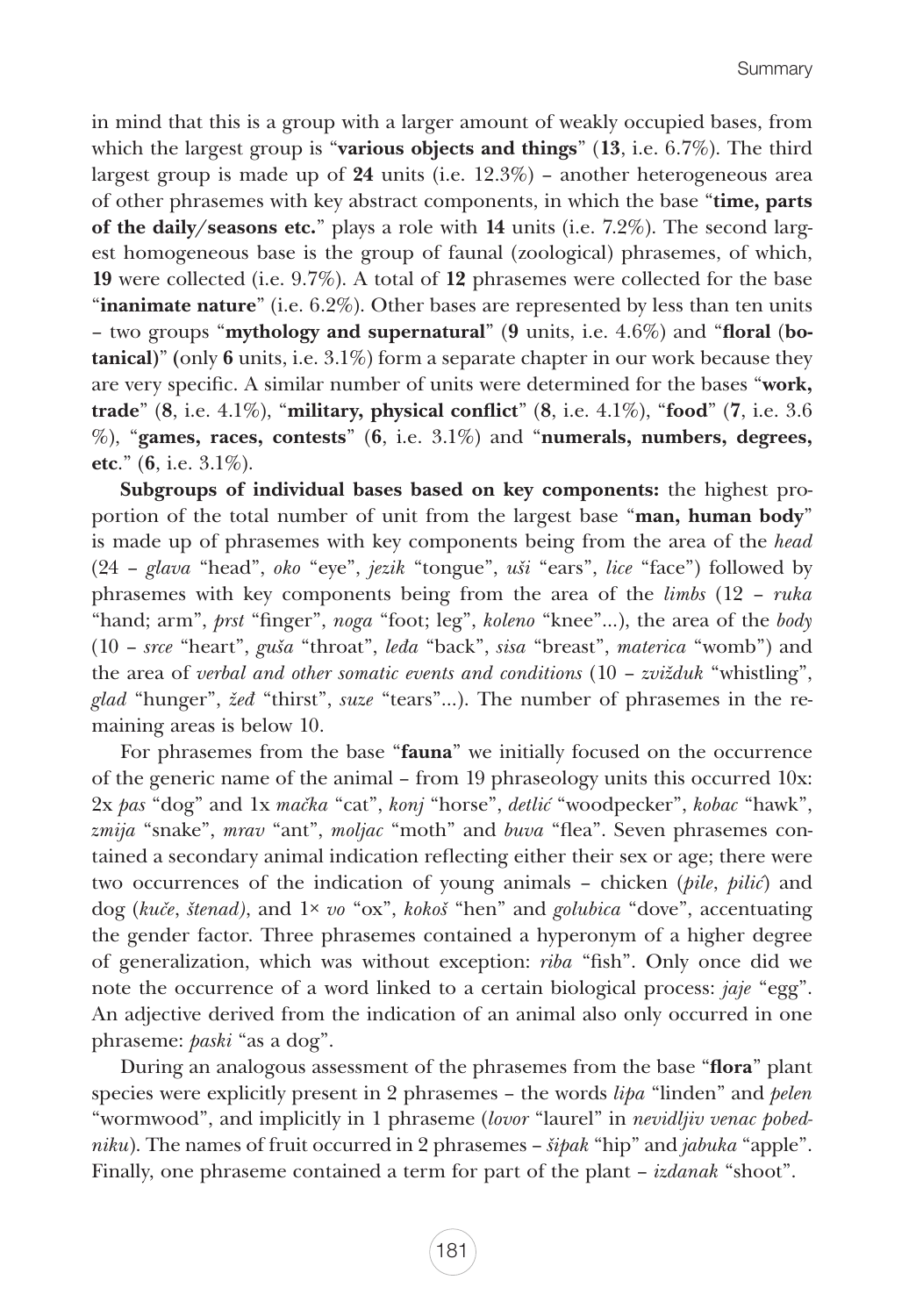From the individual components of the phrasemes from the base "**inanimate** nature" the most represented were *kamen* "stone" and its derivatives (3x) and *sneg* "snow" (2x). The absence of phrasemes with the component *voda* "water" was surprising, but this is perceived more as chance than as proof of any objectively weak incidence of the occurrence of this component in the phrasemes.

If we look at the phrasemes from the base "mythology, supernatural", then in terms of the depiction of major mythological creatures representing absolute good (*bůh* "god") in contrast with the absolute evil (*ďábel* "devil"), we find that there was not one example of these creatures in the Serbian originals, but the desubstantive *božji* "divine" appears 3 times, and in one case the related phraseme was translated by the interpreter both in Czech and in Bulgarian using a semantic equivalent containing a substantive (in Czech: *Pánbůh*; in Bulgarian: *bog*).

The individual phraseme bases in the chapter on other phraseology units with key abstract components give the following results in terms of the key components: in the base "time, part of the daily/season etc." we noticed very vague words representing time (*vreme* "time", *doba* "time", *vek* "century", *istorija* "history", *budućnost* "future") and also very precise words, but occupying a relatively extensive period of time (*godine* "years") and of course also words expressing a completely obvious period of time (*dan* "day", *podne* "noon"). Phrasemes with the base "numerals, numbers, degrees, etc." included, besides the hyperonym *mera* "measurement", the unit *pedalj* "span"; from the subarea of numeracy and other areas of related activities we recorded the words *račun* "bill", *rezultat* "result" and *imenitelj* "denominator". Phrasemes with the base "life, death" contained the expected words *život* "life" and *smrt* "death", and in one case the adjective *smrtonosan* "deadly".

The individual phraseme bases in the chapter on other phraseology units with a key specific component and from the area of games, races, contests give the following results in terms of the key components: in the base "various objects and things", we observed the naming of objects from various areas of human life e.g. connected with the household *žica* "wire", *uzica* "string", *britva* "razor", *ključ* "key", with a traditional rural way of life in a broadly related sense *ruda* "vanguard", *kola* "waggon", related to clothes *nit* "thread", *tur* "pants", with religiosity *krst* "cross", with culture *pozornica* "stage", and with the beautifying of the human body *minđuša* "earring". Phrasemes in the base "work, trade" have a specific position that contains nominal collocations consisting of the substantive *work* and a mostly qualifying adjective (e.g. *sumnjiva rabota*, *jalov posao*, *ćorava posla* etc.). Czech also offers similar phrasemes, but their use is not as widespread as in Serbian or Bulgarian, as we can see by briefly comparing the Czech translations of the related Serbian phrasemes with the Bulgarian. In the base "**military, physical conflict**" we noted the occurrence of various generic names, some of which had a more specific meaning (*rat* "war", *napad* "attack", *ustanak* "uprising"). The structures of other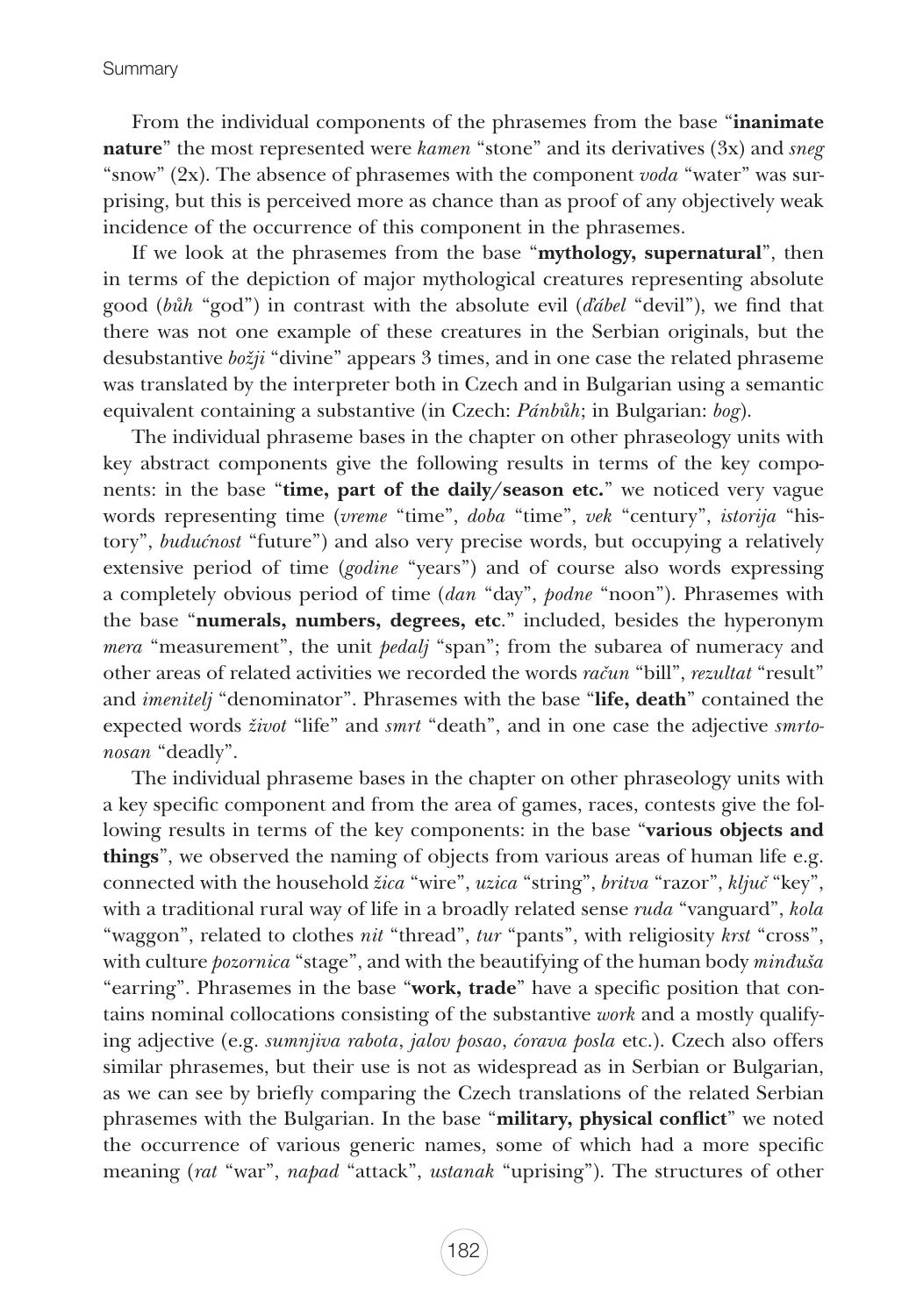phrasemes contained a so-called cold weapon, i.e. an active means of conflict (*mač* "sword", *sablja* "sabre"), and we also recorded one component with a meaning of defense (*štit* "shield") and one indicating a means of torture (*kolac* "stake"). The base "food" did not yield any particularly interesting results in terms of the diversity of key components. The key components were mainly associated with baked goods, and especially with bread (*hleb* "bread", *kruh* "bread", *pogača* "bread", *mrva* "crumb", *kvasac* "leaven"), and one hyperonym *hrana* "food". Phrasemes from the base "games, races, contests" were dominated by two components: the generic name *igra* "game", which usually acted as a metaphorical description of an event, where the subject entered into various relationships with this event, and the word *karte* "cards", which was included in the phraseology through the analogous perception of various different situations in life with situations that occur during card games. In the base "geography" the components *ostrvo* "island" and *oaza* "oasis" perform virtually an identical role by representing a metaphor for a limited space, which in some way differs from its surroundings. The component *vrhunac* "top" is a metaphor for success, the geographic name *Palestina* "Palestine" in the proverb *svi putevi vode u Palestinu, nijedan iz nje* represents an author's update substituent of the automated component *Rim* "Rome".

Author's updates, semantic and stylistic shifts, inappropriate translation equivalents: From the 195 Serbian phrasemes, we identified a total of 39 author's updates  $(20\%)$  – 11 by Andrić and 28 by Pavić. We observed 5 cases of **semantic** shifts – exclusively in the Czech translations, and 12 cases of stylistic shifts in Czech as well as 12 in Bulgarian. In most cases, the selected solution meant a loss or at least a significant weakening of expressiveness. In terms of inappropriate equivalents, we observed 390 translation units (195 Czech and 195 Bulgarian) in 9 cases, which is a mere 2.3%. Only one of which is from a Czech translation.

Classification of identity: The table below shows clearly processed data associated with the coefficient of identity of all 14 of the identified bases. The column entitled "Coefficient ratios" indicates all of the obtained ratios as they were calculated in each chapter. We should remind you that a value of 1 was classified as an *identical* translation equivalent, a value of 2 *almost identical*, a value of 3 *partly identical*, a value of 4 *non-identical* and a value of 5 a *non-phraseological* translation. The original Serbian phrasemes were formally assigned a statistically logical constant value of 1. The sum of the values of the individual phrasemes within the relevant class and their division by the number of units of the class provides us with a value representing the coefficient of identity of a particular translation equivalent for the given base. The next three columns – "Coefficient differences" – indicate the difference of the Czech coefficient relative to the Serbian constant (the second column), the Bulgarian coefficient relative to the Serbian constant (the third column) and the Czech coefficient relative to the Bulgarian coefficient (the last column). The difference values in relation to the Serbian constant rep-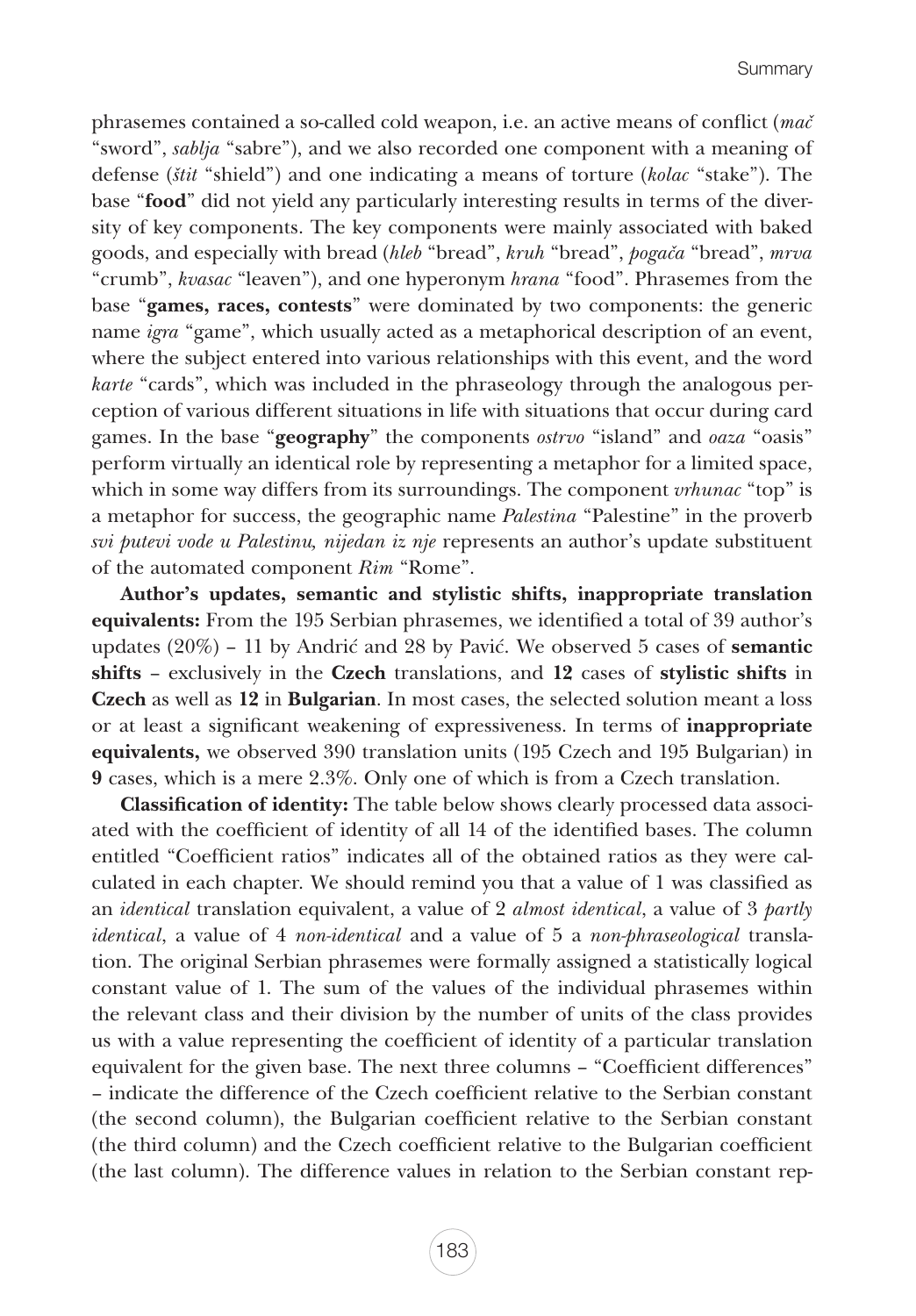resent (with one exception) the range from "identical" towards "almost identical" (+0.1 to +1.0), "partially identical" (+1.1 to +2.0) and "non-identical" (+2.1 to +3.0). Greater differences were not reported. The difference values of the ratios of Czech and Bulgarian coefficients inform us to what extent the coefficients of both translations are close or, vice versa, far away (a same coefficient signifying equality is given a value of 0), and whether the Czech translation equivalents are on aggregate further away from the ideal value of 1 than the Bulgarian translation equivalents (in which case the value is given a "+" sign), or whether they are closer to the ideal value (in which case the value is given a "-" sign).

|                    | <b>Coefficient</b>          | <b>Coefficient</b> | <b>Coefficient</b> | <b>Coefficient</b> |
|--------------------|-----------------------------|--------------------|--------------------|--------------------|
| <b>Bases</b>       | ratios                      | differences        | differences        | differences        |
|                    | Serb.:Cz.:Bulg.             | Cz. vers. Serb.    | Bulg. vers. Serb.  | Cz. vers. Bulg.    |
| Man, human body    | 1.0:2.28:1.96               | $+1.28$            | $+0.96$            | $+0.32$            |
| Fauna              | 1.0:1.20:1.10               | $+0.20$            | $+0.10$            | $+0.10$            |
| Flora              | 1.0:1.83:1.17               | $+0.83$            | $+0.17$            | $+0.66$            |
| Inanimate nature   | 1.0:1.58:1.17               | $+0.58$            | $+0.17$            | $+0.41$            |
| Mythology,         | 1.0:2.00:1.55               | $+1.00$            | $+0.55$            | $+0.45$            |
| supernatural       |                             |                    |                    |                    |
| Life, death        | 1.0:1.50:2.00               | $+0.50$            | $+1.00$            | $-0.50$            |
| Time, parts of the | 1.0:2.21:1.36               | $+1.21$            | $+0.36$            | $+0.85$            |
| day/seasons etc.   |                             |                    |                    |                    |
| Numerals, numbers, | $1.0 \cdot 2.33 \cdot 2.33$ | $+1.33$            | $+1.33$            | $\theta$           |
| degrees etc.       |                             |                    |                    |                    |
| Geography          | 1.0:1.25:1.00               | $+0.25$            | $\Omega$           | $+0.25$            |
| Work, trade        | 1.0:3.50:2.25               | $+2.50$            | $+1.25$            | $+1.25$            |
| Food               | 1.0:2.29:1.29               | $+1.29$            | $+0.29$            | $+1.00$            |
| Various objects    | 1.0:1.77:1.77               | $+0.77$            | $+0.77$            | $\theta$           |
| and things         |                             |                    |                    |                    |
| Military, physical | 1.0:2.00:1.50               | $+1.00$            | $+0.50$            | $+0.50$            |
| conflict           |                             |                    |                    |                    |
| Games, races,      | 1.0:1.67:1.67               | $+0.67$            | $+0.67$            | $\theta$           |
| contests           |                             |                    |                    |                    |
| <b>TOTAL</b>       | 1.0:1.96:1.58               | $+0.96$            | $+0.58$            | $+0.38$            |

## Coefficient ratios:

Based on the obtained results we can come to the following conclusions:

1. The Bulgarian translation equivalents are usually closer in structure to the original Serbian than the Czech equivalents – as we found in 10 of the 14 cases. Full equality with the Serbian original was achieved in the "geography" base (this is the only case affected to a certain extent by a low number of collected units from this sector, which in a sense distorts this interesting figure). Very close equality was achieved for phrasemes in the "fauna" base; this figure is more meaningful to us due to the higher number of units collected. In terms the Czech transla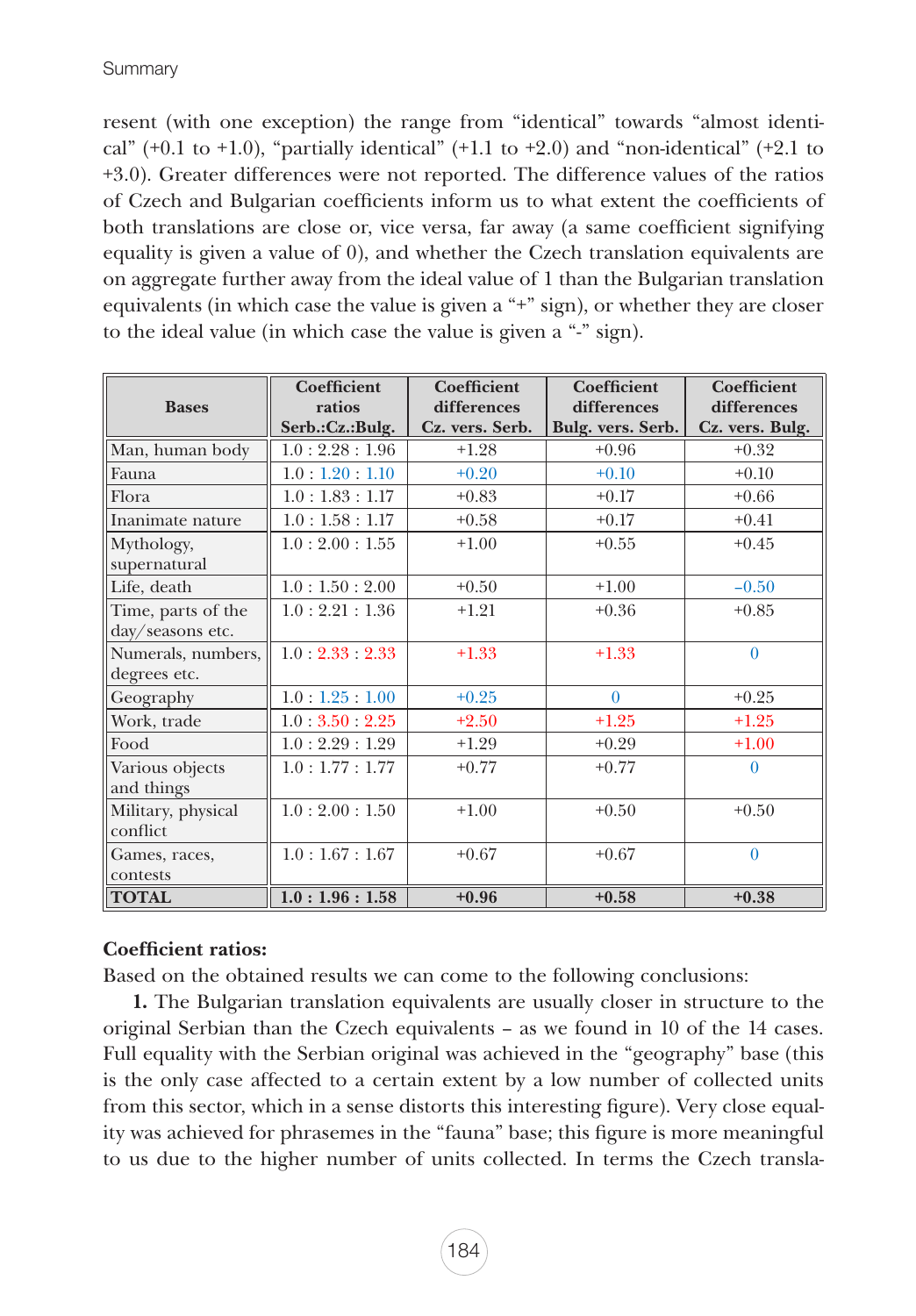tion equivalents, equality with the original was also best achieved in the bases of "fauna" and "geography"; however, the first case had a value 0.05 higher than the second. Notable coefficients for the "fauna" base were achieved – as we mention in the summary of the relevant chapter – mainly due to the fact that almost half of the collected units represented author's updates, which the translator almost always honored. The second factor that played a major role is that the given types of phrasemes are very similar to human experiences, which are generally valid – man has the same or very similar experiences with living nature no matter what ethnic group or nation he belongs to; the requirement is to have a naturally similar living environment (climate zone, landscape type, species, etc.), which in our case (Central or Southeastern Europe) is basically satisfied.

2. If we look now at the bases where the coefficients of the translation equivalents showed the highest values, then the Czech and Bulgarian equivalents again coincide. The significantly highest coefficient was reached by the Czech translation in the base "work, trade". It was the only case where the value exceeded 3 and found itself exactly in the middle of "almost identical" and "partially identical", i.e. with a value of 3.50. Thus, the significant deviation was mainly due to the fact that the Czech language has structurally analogous phrasemes containing the substantive *work* in its registry to the same extent as Serbian and Bulgarian. None of the remaining higher values exceeded 2.33, which is the second highest figure reached and relates to the Czech and Bulgarian equivalents of the base "numerals, numbers, degrees, etc." For Bulgarian, this is the highest coefficient, with the base "work, trade" being in second place with a coefficient of 2.25.

The results described in the foregoing paragraphs are also illustrated by the figures in the second and third columns of the table – Coefficient differences Czech vers. Serbian and Bulgarian vers. Serbian.

## Differences in the coefficients of Czech vers. Bulgarian:

Based on the obtained results we can come to the following conclusion:

Czech and Bulgarian translations of Serbian phrasemes showed a consensus in the extent of equality in three cases i.e. the bases "numerals, numbers, degrees, etc.", "various objects and things", and "games, races, contests" (the coefficient difference is 0). The base of "fauna" was significantly close with a coefficient difference of +0.1. The highest difference was found for the bases of "food" (+1.0) and "work, trade" (+ 1.25), where the coefficient difference of the Czech translation was always full degree higher than the Bulgarian.

In the summary of all of the coefficients of equality we obtained a ratio of 1.0: 1.96: 1.58, which means that Bulgarian translations were on average approximately midway between "identical" and "almost identical" (with a fluctuation of 0.08 toward the latter), while the Czech translations in fact occupy a position on the level of "almost identical". The obtained result could have led us to a simplistic conclu